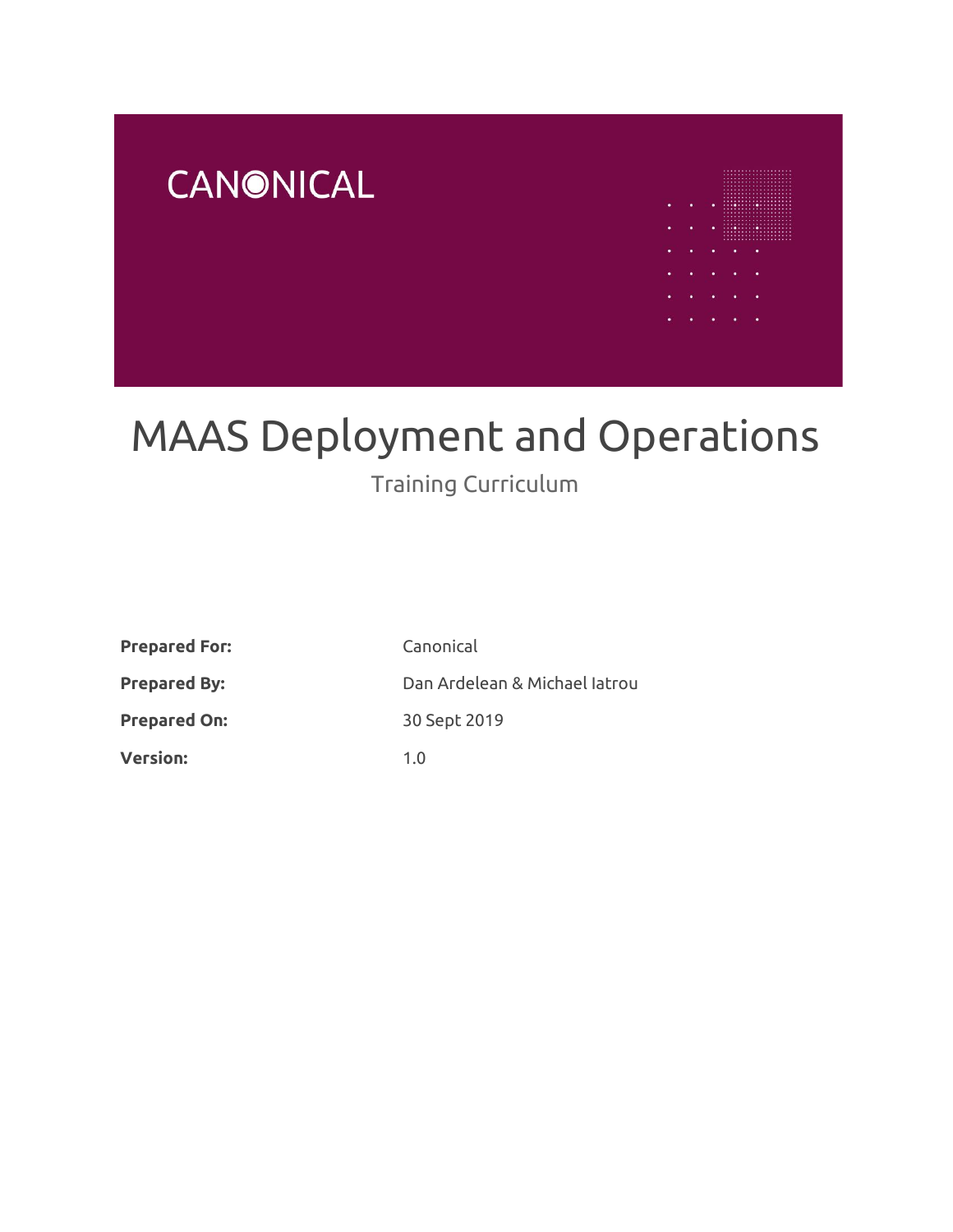# **Introduction & Scope**

This course is intended to enable its attendees to assume full command of their on premises MAAS installation and its managed server estate. The target audience is system administrators, DevOps engineers, and infrastructure operators. The focal points of the curriculum are understanding MAAS' components, installing and configuring them, as well on going MAAS operations for physical and virtual machines (KVM), network configuration and image management. Each section contains a theory session (Presentation by Instructor) followed immediately by a practical lab. The practical lab introduces a series of core competencies for the section and the student will sign off on successful completion of each lab. By combining the theoretical background with hands on exercises, the course encourages better assimilation of the material and deeper understanding. Finally, the students will be provided with complete step-by-step documentation, ensuring that the material is readily available for future review.

The duration of the course is two days.

# **Agenda**

- 1. Introduction to MAAS and bare metal provisioning
	- Understand the purpose of MAAS
	- MAAS features and functionality
	- Understand MAAS components

# 2. Install MAAS and initial configuration

- Install a MAAS Server
- Understand Controllers
- Understand MAAS Configuration Commands
- Initial MAAS configuration
- MAAS High Availability

#### Lab I

Install and configure MAAS

- Install MAAS packages
- Perform initial configuration of MAAS
- Configure a MAAS Rack and Region Controller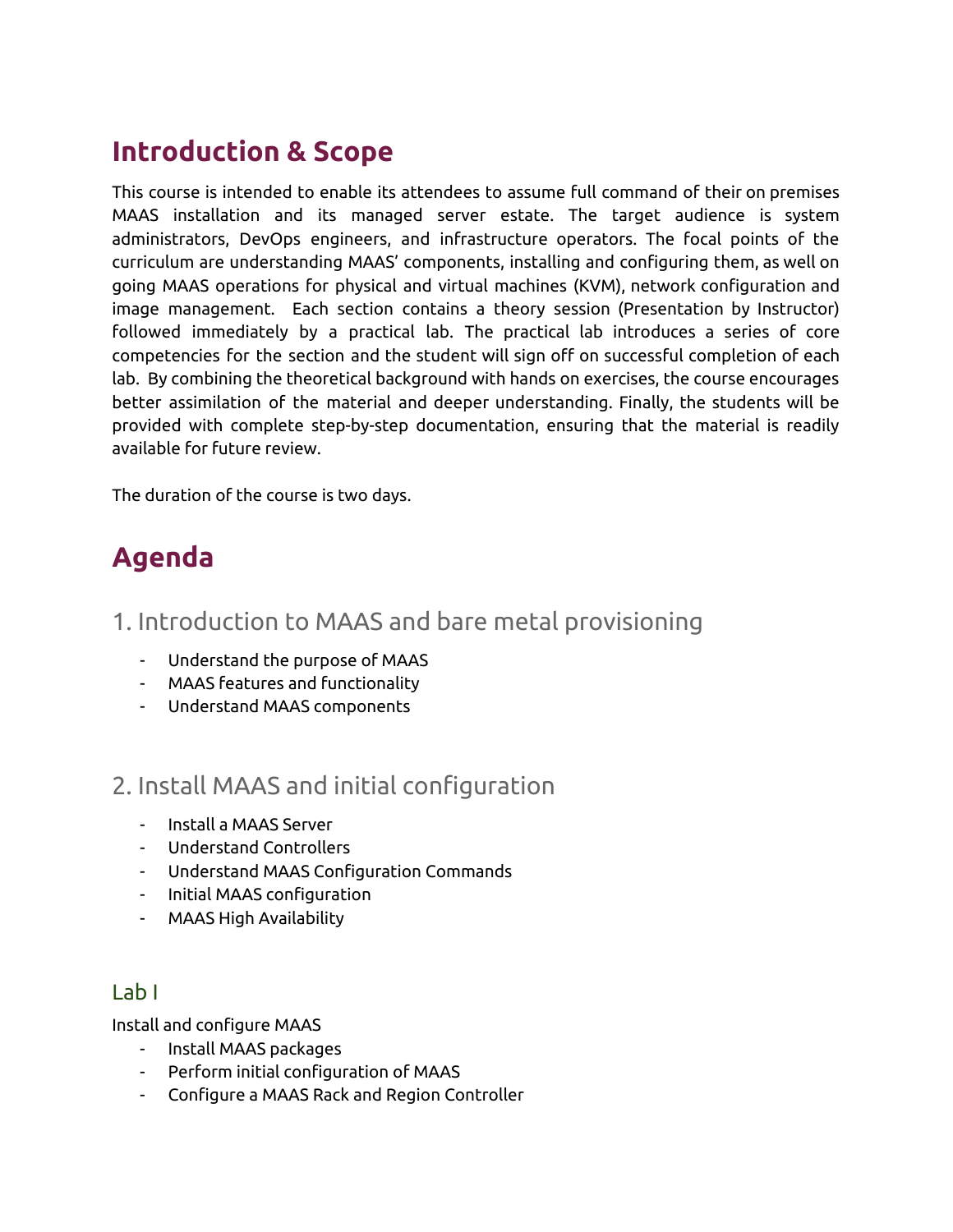# 3. MAAS Machines

- Understand Machines
- Machine power management
- Machine operations: Enlistment, Commissioning, Deployment
- Work with Tags
- Set custom kernel boot flags for Machines

## 4. MAAS Images

- Understand MAAS Images
- Import Images
- Customizing MAAS deployments with cloud-init user data

# 5. MAAS Networking

- Understand MAAS Networking
- Subnet management and IP ranges
- MAAS as DNS and NTP server

#### Lab II

Work with Machines, Images and Networks

- Configure MAAS to manage DHCP
- Import Images
- Enable MAAS to manage Libvirt VMs
- Enlist and Commission Machines
- Define and work with Tags
- Deploy Machines

# 6. MAAS and KVM

- Understand how KVM can be used for provisioning VMs
- Add a KVM host into MAAS
- Creating and deleting VMs